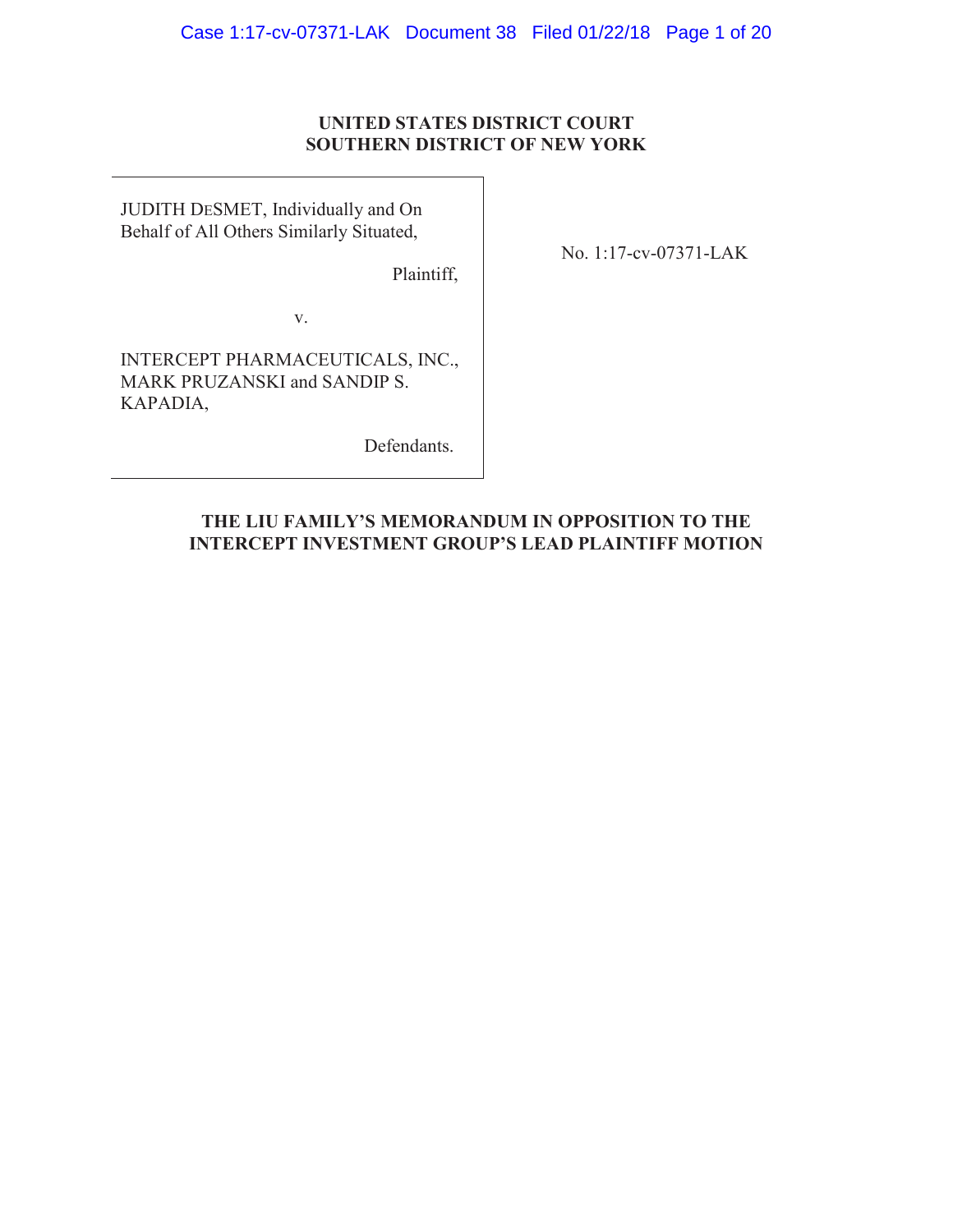# **TABLE OF CONTENTS**

| I.  | IIG AND ITS PROPOSED CO-LEAD COUNSEL ARE INADEQUATE DUE TO<br>THE LAWYER-DRIVEN NATURE OF THEIR RELATIONSHIP  4 |                                                                          |  |
|-----|-----------------------------------------------------------------------------------------------------------------|--------------------------------------------------------------------------|--|
|     | A.                                                                                                              |                                                                          |  |
|     | <b>B.</b>                                                                                                       | L&K and Pomerantz Surrendered the Lead Plaintiff's Right To Designate    |  |
|     | C.                                                                                                              | The Firms' Fee Sharing Agreement Is Consistent with the Presence of a    |  |
|     | D.                                                                                                              |                                                                          |  |
|     | E.                                                                                                              | L&K Used Deceptive Advertising To Solicit Sufficient Clients To Secure A |  |
|     | F.                                                                                                              |                                                                          |  |
| II. |                                                                                                                 | ALTERNATIVELY, DISCOVERY OF IIG AND ITS COUNSEL IS JUSTIFIED 13          |  |
|     |                                                                                                                 |                                                                          |  |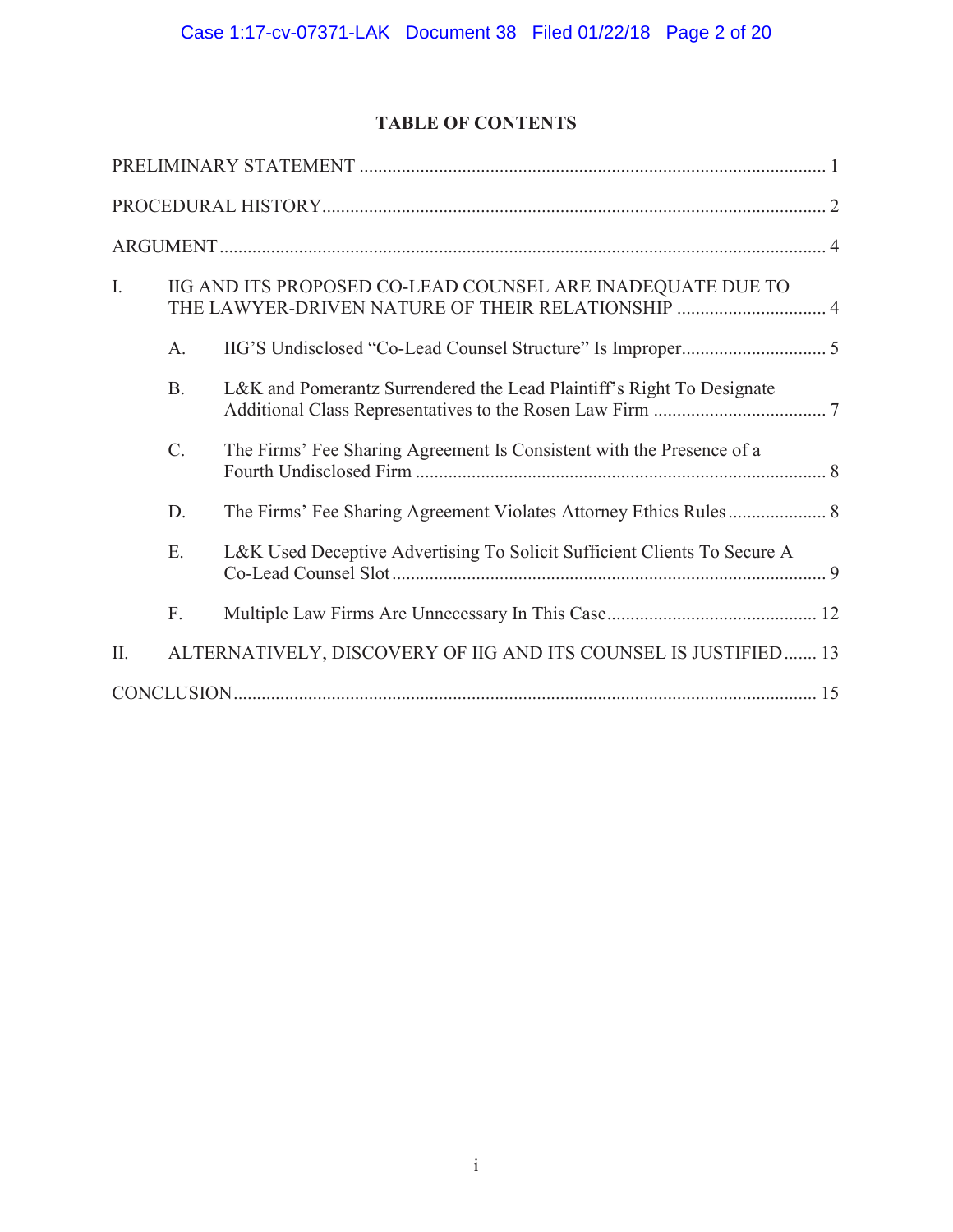# **TABLE OF AUTHORITIES**

| <b>Cases</b><br>Page(s)                                                                 |
|-----------------------------------------------------------------------------------------|
| Anonymous v. Grievance Comm. for Second & Eleventh Judicial Dist.,                      |
| In re Baan Co. Sec. Litig.,                                                             |
| In re Bank of Am. Corp. Sec., Derivative, and Emp. Ret. Income Sec. Act (ERISA) Litig., |
| Baydale v. Am. Express Co.,                                                             |
| Blackmoss Invs., Inc. v. ACA Capital Holdings, Inc.,                                    |
| Brown v. Biogen IDEC, Inc.,                                                             |
| In re Cendant Corp. Litig.,                                                             |
| Chana Friedman-Katz v. Lindt & Sprungli (USA), Inc.,                                    |
| Culver v. City of Milwaukee,                                                            |
| Deering v. Galena Biopharma, Inc.,                                                      |
| Fischler v. Amsouth Bancorporation,                                                     |
| Gordon v. Sonar Capital Mgmt. LLC,                                                      |
| Gutman v. Sillerman,                                                                    |
| Hevesi v. Citigroup, Inc.,                                                              |
| In re Hi-Crush Partners LP Sec. Litig.,                                                 |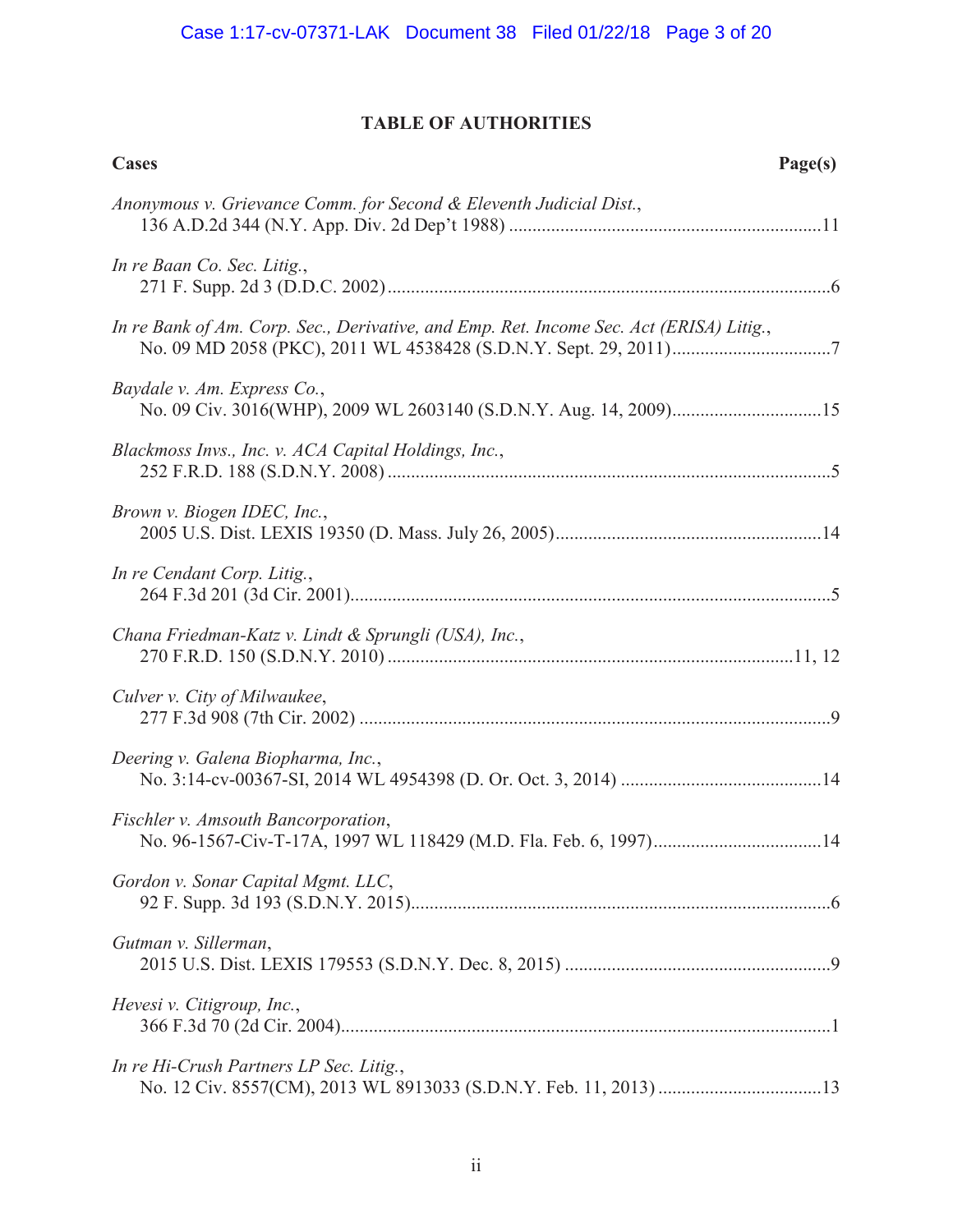# Case 1:17-cv-07371-LAK Document 38 Filed 01/22/18 Page 4 of 20

| In re IMAX Sec. Litig.,                                              |  |  |  |
|----------------------------------------------------------------------|--|--|--|
| In re Jones Soda Co. Sec. Litig.,                                    |  |  |  |
| Khunt v. Alibaba Grp. Holding Ltd.,                                  |  |  |  |
| In re Milestone Sci. Sec. Litig.,                                    |  |  |  |
| In re Network Assocs., Inc. Secs Litig.,                             |  |  |  |
| In re NTL, Inc. Sec. Litig.,                                         |  |  |  |
| Pipefitters Local No. 636 Defined Benefit Plan v. Bank of Am. Corp., |  |  |  |
| Randall v. Fifth St. Fin. Corp.,                                     |  |  |  |
| In re Razorfish, Inc. Sec. Litig.,                                   |  |  |  |
| Reliable Money Order, Inc. v. McKnight Sales Co.,                    |  |  |  |
| Savino v. Computer Credit,                                           |  |  |  |
| Strougo v. Brantley Capital Corp.,                                   |  |  |  |
| In re Vonage Initial Pub. Offering Sec. Litig.,                      |  |  |  |
| Xianglin Shi v. SINA Corp.,                                          |  |  |  |
| <b>Statutes</b>                                                      |  |  |  |
|                                                                      |  |  |  |
| <b>Other Authorities</b>                                             |  |  |  |
|                                                                      |  |  |  |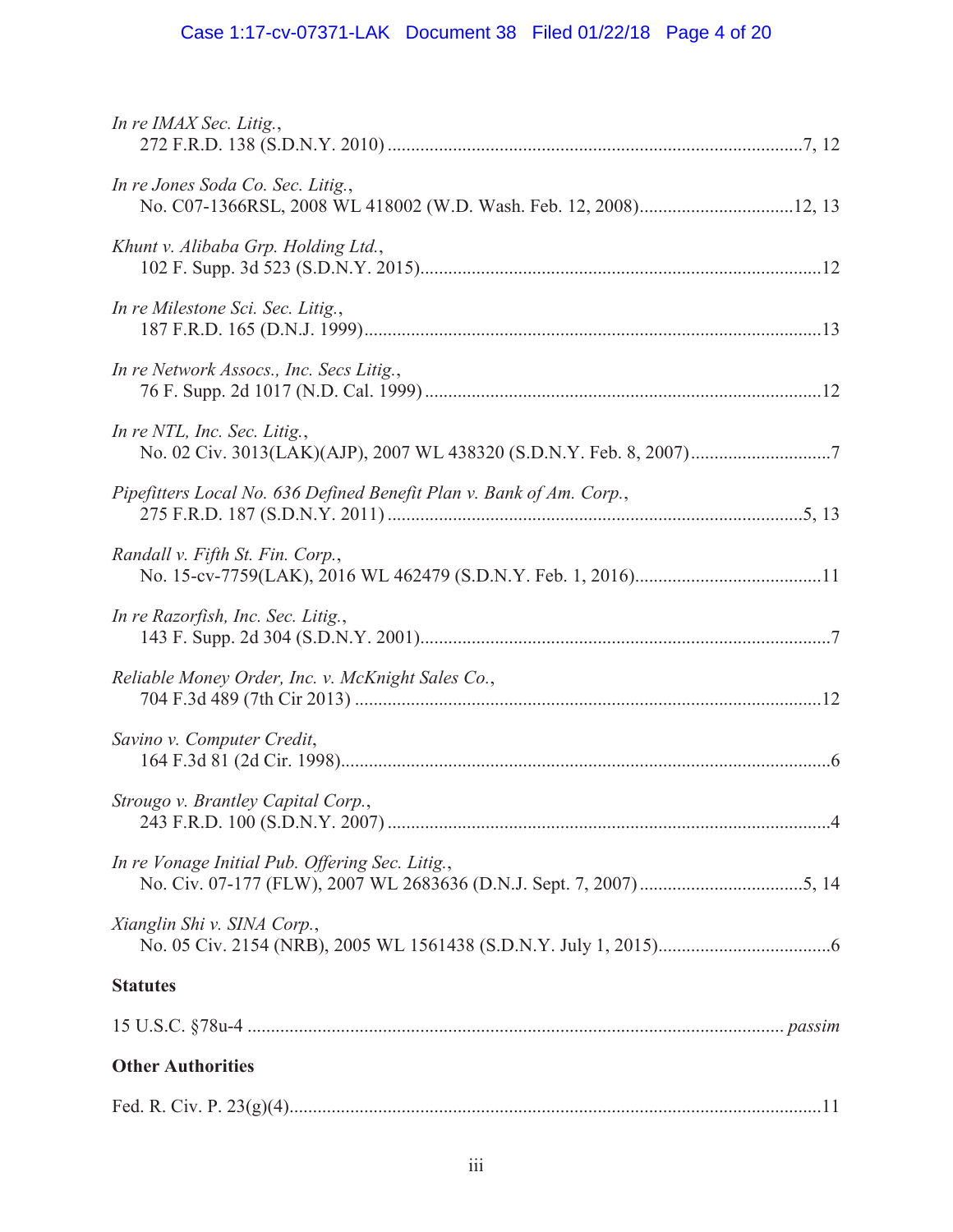# Case 1:17-cv-07371-LAK Document 38 Filed 01/22/18 Page 5 of 20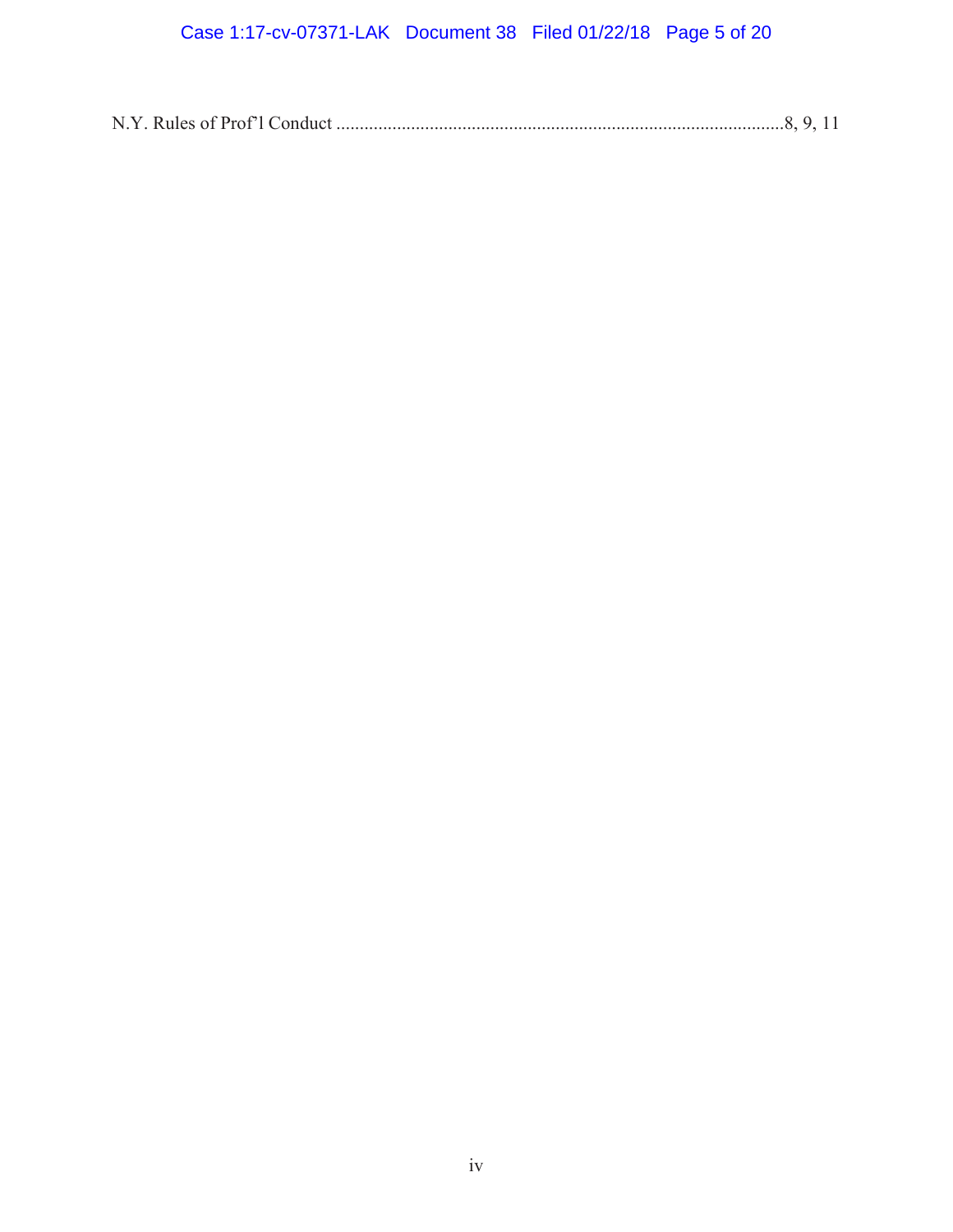### Case 1:17-cv-07371-LAK Document 38 Filed 01/22/18 Page 6 of 20

Husband and wife Hou Liu and Amy Fu (collectively, the "Liu Family") respectfully submit this memorandum in further support of their motion for lead plaintiff and in opposition to the motion filed by the self-styled "Intercept Investment Group" ("IIG"), which seeks IIG's appointment as lead plaintiff and approval of IIG's selections of Levi & Korsinsky LLP ("L&K") and Pomerantz LLP ("Pomerantz") as co-lead counsel.<sup>1</sup>

# **PRELIMINARY STATEMENT**

Under the Private Securities Litigation Reform Act of 1995 ("PSLRA"), the role of the lead plaintiff is to empower investors so that they—*not their lawyers*—exercise primary control over private securities litigation. *Hevesi v. Citigroup, Inc.*, 366 F.3d 70, 82 n.13 (2d Cir. 2004). Based on the recently filed joint declaration from IIG's counsel, ECF No. 31, and additional research by the Liu Family, it is now clear that IIG's lawyers are driving IIG's application in ways that render both IIG and IIG's lawyers inadequate.

First, IIG's "co-lead counsel structure," pursuant to which L&K and Pomerantz brought the Rosen Law Firm P.A. ("Rosen") into the fold, was not disclosed to the Court by IIG's lawyers and is improperly lawyer-driven in any event because the PSLRA *requires* IIG to have selected and retained its counsel. 15 U.S.C. §78u-4(a)(3)(B)(v).

Second, L&K and Pomerantz surrendered IIG's right as the lead plaintiff to name additional class representatives to Rosen. The idea that an undisclosed law firm would usurp the role of the lead plaintiff in this manner is proof positive that IIG and its lawyers have already failed as fiduciaries.

<sup>&</sup>lt;sup>1</sup> Unless stated otherwise, all citations and quotations are omitted, and all emphases are added.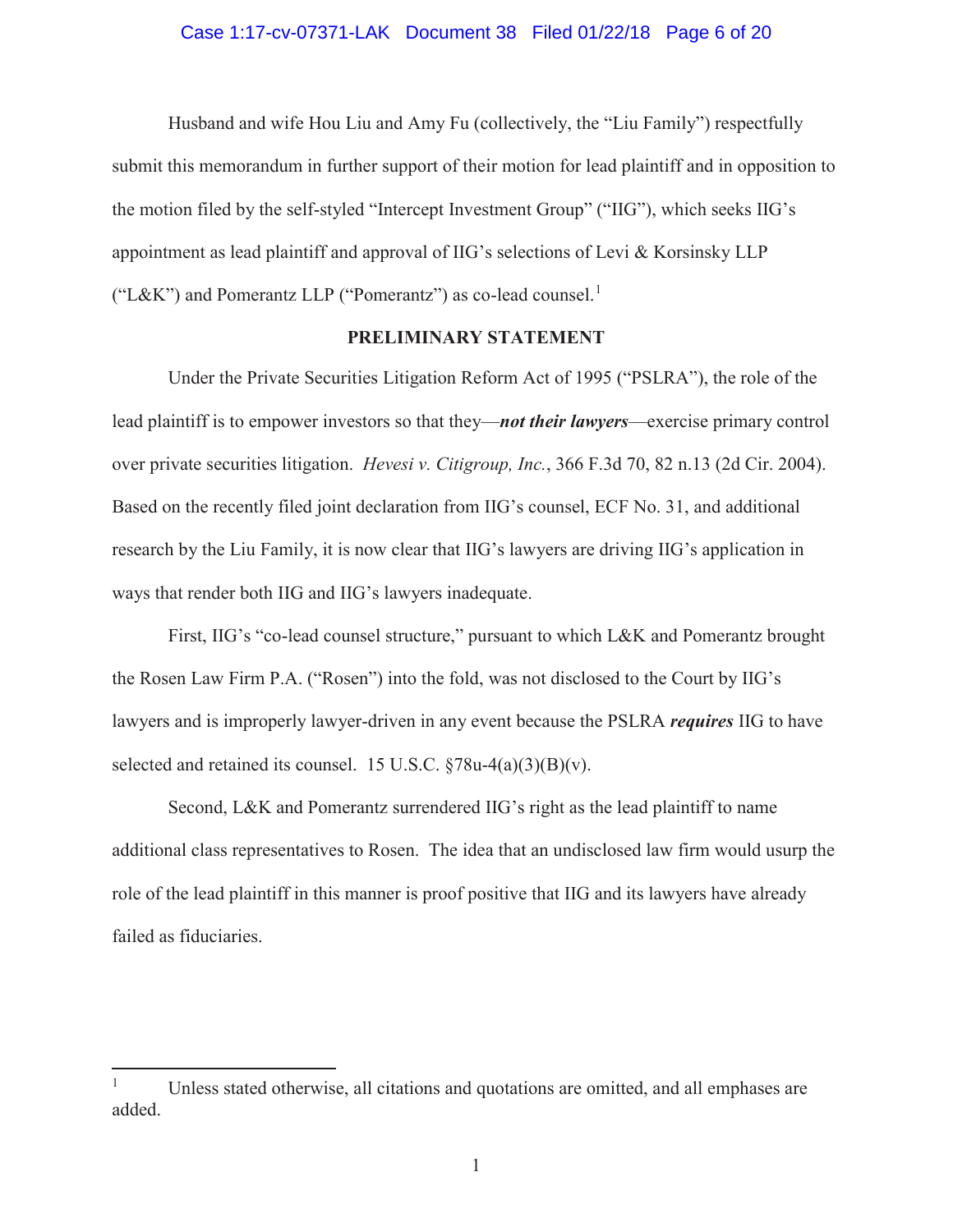## Case 1:17-cv-07371-LAK Document 38 Filed 01/22/18 Page 7 of 20

Third, the fee sharing agreement between L&K, Pomerantz, and Rosen is consistent with the presence of a fourth undisclosed law firm, as the fees generated in the case are being divided into quarters, not thirds.

Fourth, the firms' fee sharing agreement violates New York's attorney ethics rules because Rosen could receive a quarter of the fees without having performed any of the work. Further, the agreement does not appear to have been disclosed to and consented to by IIG.

Fifth, in violation of New York's attorney ethics rules, L&K engaged in a misleading advertising campaign by using a shill firm to bombard the electronic wire services with advertising that did not disclose L&K's involvement.

Sixth, multiple law firms are entirely unnecessary in this case and serve only to enrich the firms promoting this lawyer-driven arrangement.

When these reasons are viewed collectively and in light of the fact that IIG is a group of unrelated investors from Armenia to Arizona, *see* ECF No. 22-1, who were cobbled together solely for the purposes of the PSLRA's financial interest presumption, *see* 15 U.S.C. §78u- $4(a)(3)(B)(iii)$ , the Liu Family respectfully submits that IIG and its counsel are inadequate. Accordingly, the Liu Family's motion should be granted instead.

#### **PROCEDURAL HISTORY**

On November 27, 2017, the Liu Family, alleging losses of \$109,656.73, filed a motion seeking appointment as lead plaintiff and approval of their selection of Faruqi and Faruqi, LLP as lead counsel. ECF Nos. 14-15. That same day, three competing lead plaintiff motions were filed: (1) IIG alleged losses of roughly \$2.2 million and sought approval of L&K and Pomerantz as co-lead counsel, ECF Nos. 8, 9; (2) Abraham Kassin ("Kassin") alleged losses of \$926,571 and sought approval of Rosen as lead counsel, ECF. Nos. 6, 7; and (3) Richard Schubert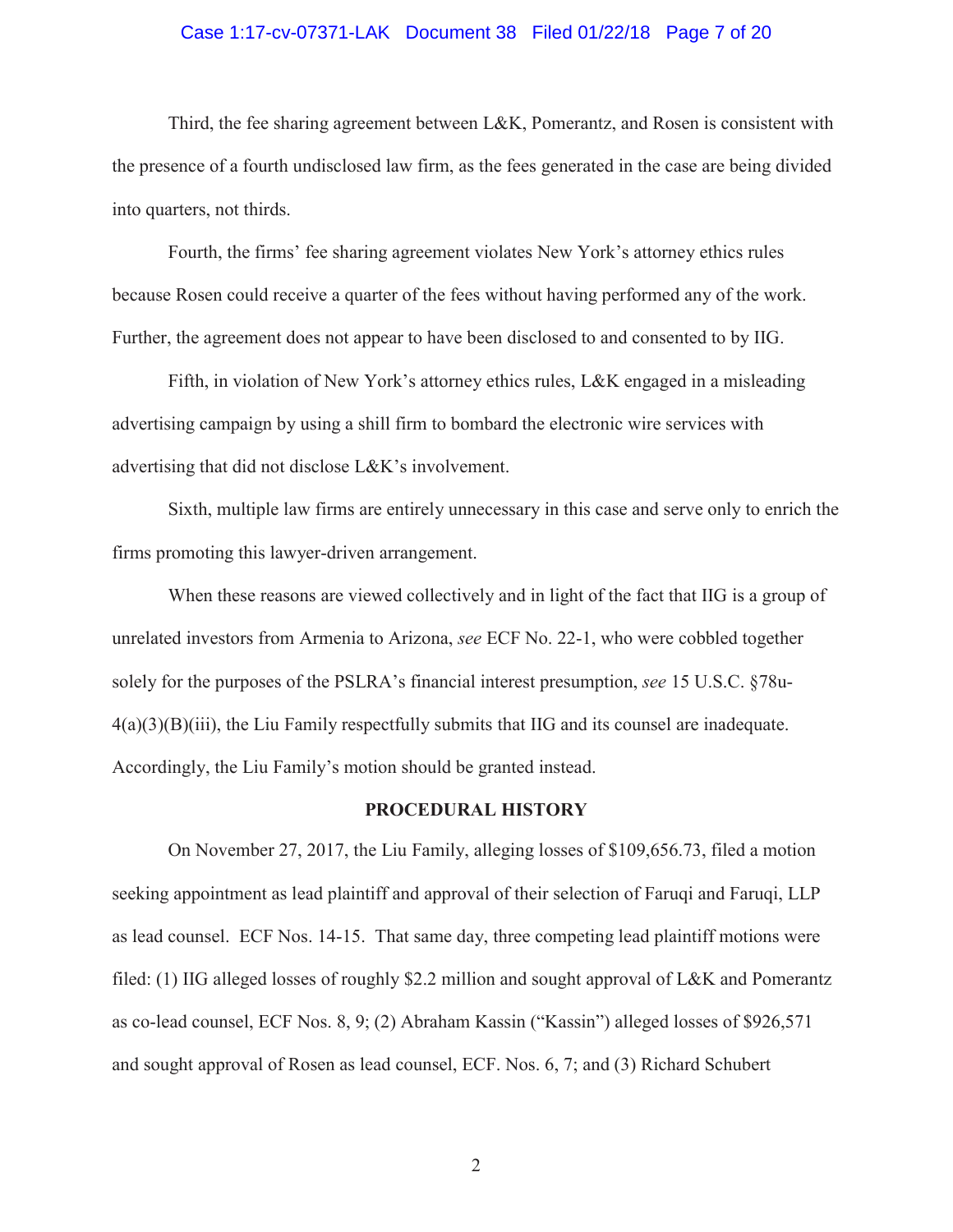### Case 1:17-cv-07371-LAK Document 38 Filed 01/22/18 Page 8 of 20

("Schubert") alleged losses of \$58,229.85 and sought approval of Glancy Prongay & Murray LLP as lead counsel. ECF Nos. 11, 12.

After reviewing the competing motions, the Liu Family recognized that each member of IIG possessed a larger financial interest in the litigation than the Liu Family, and as the Liu Family was then unaware of any evidence establishing that IIG did not satisfy Rule 23's adequacy requirements, the Liu Family filed a notice of non-opposition. ECF No. 20. In the Liu Family's notice of non-opposition, they noted however that they were "willing and able to assume the role of Lead Plaintiffs on behalf of the purported class" if any of the movants with larger financial interests were unable to serve as lead plaintiff. *Id.*

Schubert likewise filed a notice of non-opposition. ECF No. 19.

Appearing to have reached the same conclusion as Schubert and the Liu Family, Kassin formally withdrew his motion, conceding that he did not have the largest financial interest in the case. ECF No. 18 at 1. Nowhere in Kassin's withdrawal, however, did Kassin ever state that he and his counsel were still involved in the case behind the scenes. *Id.* Nor, for that matter, did IIG's brief in further support of IIG' motion, which was filed the same day as Kassin's withdrawal, give any indication that Kassin or Rosen were still involved. ECF No. 21.<sup>2</sup>

With the competing lead plaintiff movants ostensibly having conceded, IIG faced but one last hurdle. Namely, the Court has an independent duty under the PSLRA and Rule 23 to vet IIG's application. Presumably this duty is what led to the Court's order dated December 22, 2017 ("Order"), which required IIG to disclose, by January 9, 2018, "whether there are any agreements or understandings between or among the plaintiffs who withdrew or announced non-

<sup>2</sup> IIG's reply brief in support of its lead plaintiff motion also omitted this information. *See* ECF No. 24.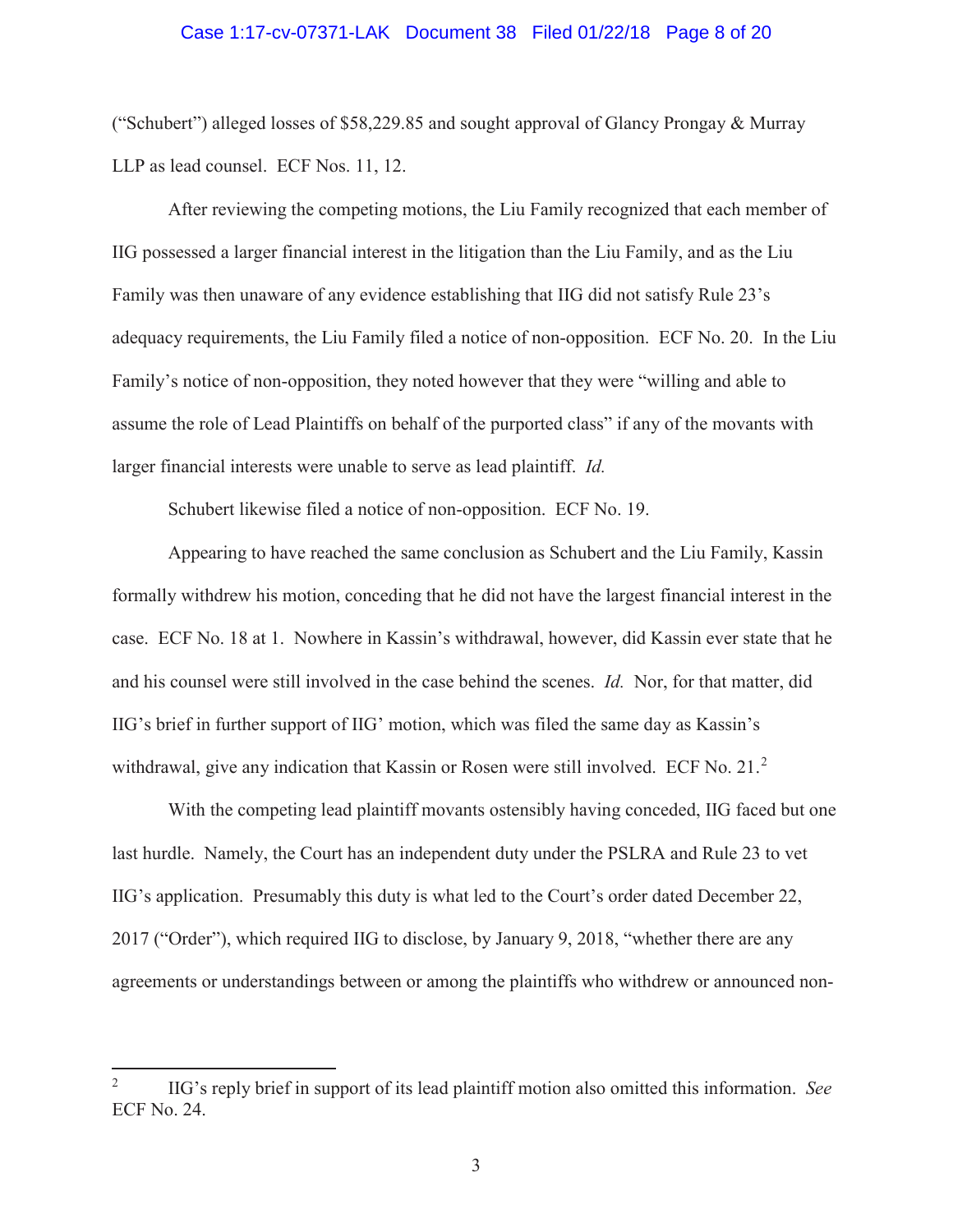### Case 1:17-cv-07371-LAK Document 38 Filed 01/22/18 Page 9 of 20

opposition to the IIG motion and/or the respective counsel for those plaintiffs with respect to the sharing of work on behalf of the putative class or of attorneys' fees that might be awarded in this case and, if so, the substance of any such agreements or understandings." ECF No. 25.

Pursuant to the Order, on January 9, 2018, IIG filed a Joint Declaration of Jeremy A. Lieberman and Adam M. Apton in response to the Court's order ("Joint Declaration of Counsel" or "JDOC"). ECF No. 31. The JDOC admitted that a previously undisclosed agreement between "Pomerantz, Levi & Korsinksy and Rosen" existed (the "Fee Sharing Agreement" or "FSA"), a "true and correct copy" of which was annexed as Exhibit A to the JDOC. *See* JDOC at ¶¶ 3-7 & Ex. A. The FSA provided that Rosen could receive 25% of the fees earned in the action if Rosen did 25% of the work *or* if Rosen did not do 25% of the work but L&K and Pomerantz failed to provide Rosen the opportunity to perform 25% of the work or cure any shortfall in Rosen's work after being provided notice of the deficit. *See* JDOC, Ex. A at 1. The FSA also provided that Rosen, "shall have the option to include Abraham Kassin as a named plaintiff[.]" *Id.*

The next day, the Liu Family sought leave from the Court for permission to withdraw their notice of non-opposition and file a brief in opposition to IIG's motion. ECF No. 32.

The Court granted the Liu Family's request on January 11, 2018. ECF No. 35.

#### **ARGUMENT**

# **I. IIG AND ITS PROPOSED CO-LEAD COUNSEL ARE INADEQUATE DUE TO THE LAWYER-DRIVEN NATURE OF THEIR RELATIONSHIP**

The PSLRA requires that, in addition to possessing the largest financial interest in the litigation, proposed lead plaintiffs must satisfy Rule 23's adequacy and typicality requirements for class representatives. *See* 15 U.S.C. §78u-4(a)(3)(B); *Strougo v. Brantley Capital Corp.*, 243 F.R.D. 100, 105 (S.D.N.Y. 2007). Proposed lead plaintiffs have an obligation to make a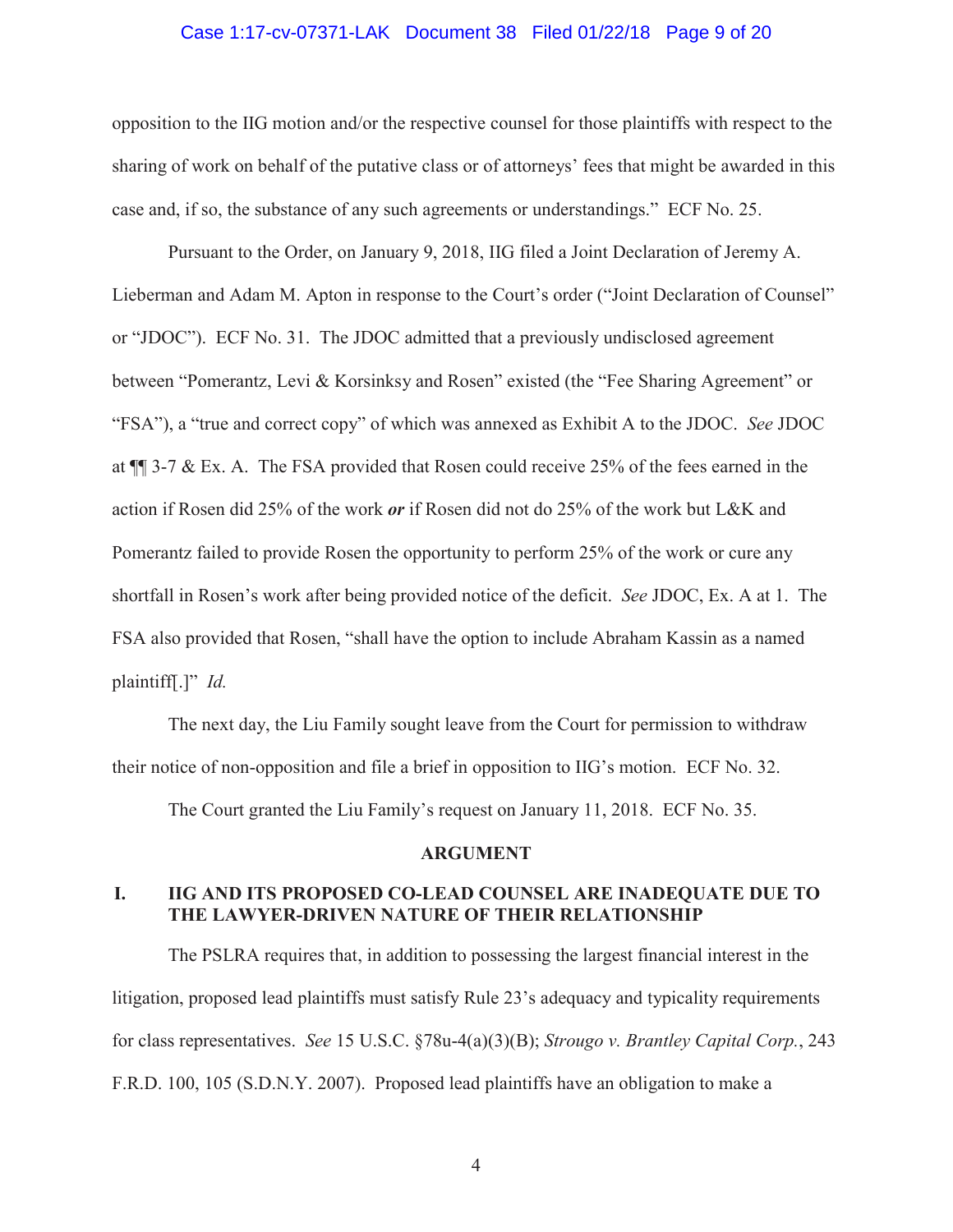### Case 1:17-cv-07371-LAK Document 38 Filed 01/22/18 Page 10 of 20

"preliminary showing" of their adequacy, *see Blackmoss Invs., Inc. v. ACA Capital Holdings, Inc.*, 252 F.R.D. 188, 191 (S.D.N.Y. 2008); but competing movants can rebut another movant's showing with evidence to the contrary, *see* 15 U.S.C. §78u-4(a)(3)(B)(iii)(II).

To be successful, proposed lead plaintiffs must also demonstrate the adequacy of their proposed selection of lead counsel. *See Pipefitters Local No. 636 Defined Benefit Plan v. Bank of Am. Corp.*, 275 F.R.D. 187, 190 (S.D.N.Y. 2011) ("In considering the adequacy of a proposed lead plaintiff, a court must consider . . . whether class counsel is qualified, experienced, and generally able to conduct the litigation."). Indeed, if lead counsel is inadequate so too is the lead plaintiff. *See In re Vonage Initial Pub. Offering Sec. Litig.*, No. Civ. 07-177 (FLW), 2007 WL 2683636, at \*9 (D.N.J. Sept. 7, 2007) (lead plaintiff was rejected where lead plaintiff did not show a "willingness and ability to select competent class counsel" and where "it was counsel who selected him" instead of vice versa).

Based on IIG's recent submissions, and as explained herein, IIG and its counsel are inadequate.

# **A. IIG'S Undisclosed "Co-Lead Counsel Structure" Is Improper**

Subject to the Court's approval, proposed lead plaintiffs are required to select and retain proposed counsel to represent the class. 15 U.S.C.  $\S78u-4(a)(3)(B)(v)$  ("The most adequate plaintiff *shall*, subject to the approval of the court, *select and retain* counsel to represent the class."). In deciding whether to approve a plaintiff's choice of counsel, the court's "ultimate inquiry is always whether the lead plaintiff's choices were the result of a good faith selection and negotiation process and were arrived at via meaningful arms-length bargaining. Whenever it is shown that they were not, it is the court's obligation to disapprove the lead plaintiff's choices." *In re Cendant Corp. Litig.*, 264 F.3d 201, 276 (3d Cir. 2001).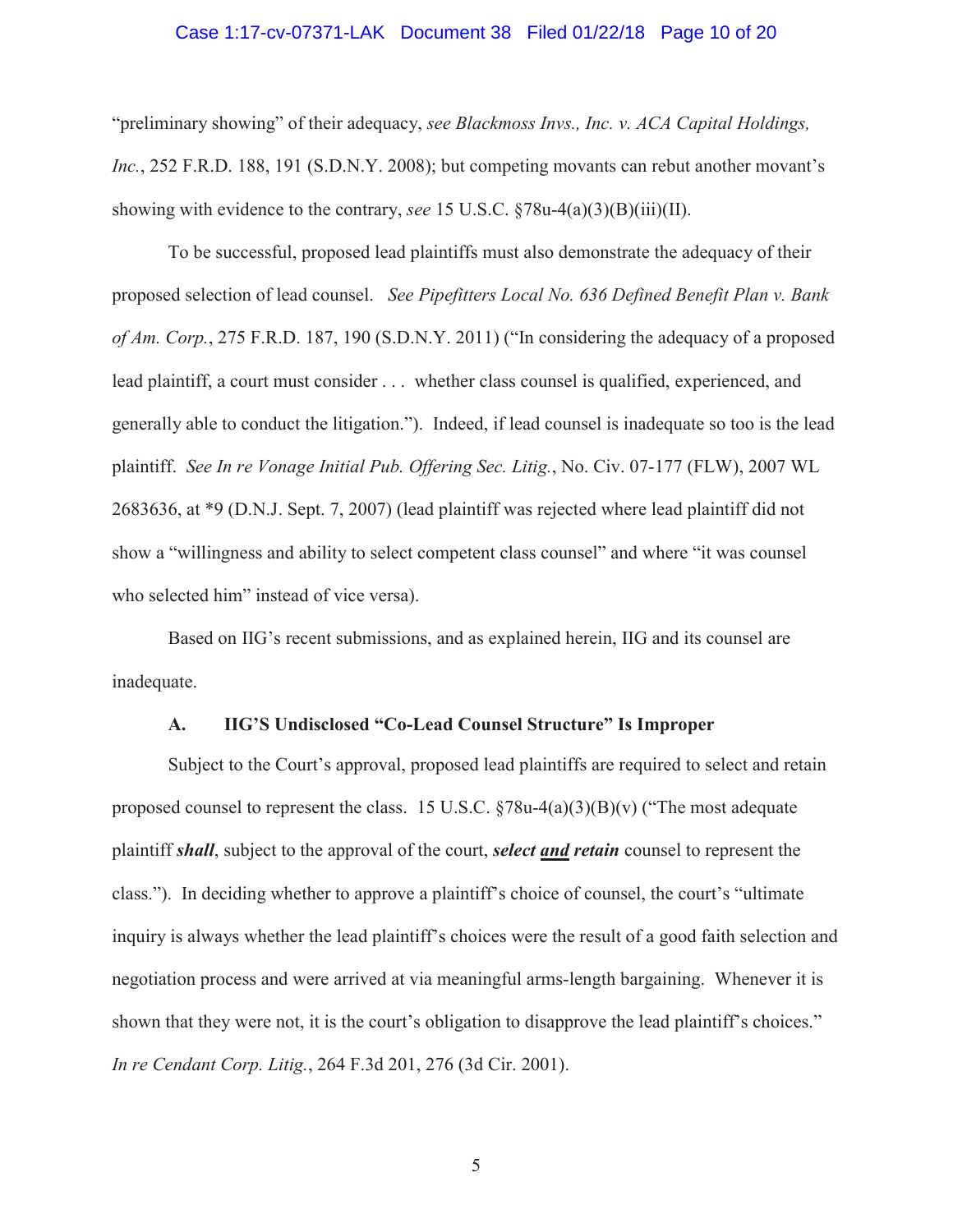## Case 1:17-cv-07371-LAK Document 38 Filed 01/22/18 Page 11 of 20

Here, IIG's "co-lead counsel structure," JDOC at  $\P$  6, consisting of L&K, Pomerantz, and Rosen, was not disclosed to the Court until the court issued its *sua sponte* Order. Given that the Fee Sharing Agreement was entered into by L&K, Pomerantz, and Rosen—*IIG was not a party* —and the agreement was memorialized in writing within a day of the firms' initial discussions, it is highly unlikely that the FSA was disclosed to and agreed to by all five (or any) of IIG's members prior thereto. *See* JDOC, Ex. A at 1. Indeed, the joint declaration that IIG submitted on December 11, 2017, which was filed after the FSA was entered into, includes no indication that Rosen is involved in the case, and simply states: "In this case, we selected Pomerantz LLP . . . and Levi & Korsinsky, LLP . . . to serve as Co-Lead Counsel."<sup>3</sup> ECF No. 22-1 at ¶ 11.

An agreement of this nature runs directly counter to the PSLRA, which specifically requires the lead plaintiff to "select *and* retain" proposed counsel to represent the class. 15 U.S.C.  $\S 78u-4(a)(3)(B)(v)$ . If a lead plaintiff wants the court to approve a co-lead counsel structure, he must, at minimum, know which firms he is proposing as co-lead counsel. *See, e.g., In re Baan Co. Sec. Litig.*, 271 F. Supp. 2d 3, 13-14 (D.D.C. 2002) (finding the lead plaintiff inadequate and denying class certification when, among other things, he was not aware of the colead counsel structure set up by his attorneys); *see also Gordon v. Sonar Capital Mgmt. LLC*, 92 F. Supp. 3d 193, 199 (S.D.N.Y. 2015) (finding plaintiff inadequate to represent the class in part

<sup>3</sup> Even if all of IIG's members had known of the agreement and provided their informed consent, IIG's failure to disclose the arrangement would render IIG inadequate because it failed to apprise the Court of IIG's selection of counsel in contravention of the PSLRA. *See* 15 U.S.C. §78u-4(a)(3)(B)(v); *Savino v. Computer Credit*, 164 F.3d 81, 87 (2d Cir. 1998) (explaining that "[t]o judge the adequacy of representation, courts may consider the honesty and trustworthiness of the named plaintiff" and finding plaintiff inadequate when he made contradictory statements about when he received a letter); *Xianglin Shi v. SINA Corp.*, No. 05 Civ. 2154 (NRB), 2005 WL 1561438, at \*4 (S.D.N.Y. July 1, 2015) ("Honesty and trustworthiness are [] relevant factors in determining an individual's ability to serve as a class representative. . . . As such, convictions of fraud or other forms of dishonesty undermine the qualifications of a potential class representative.").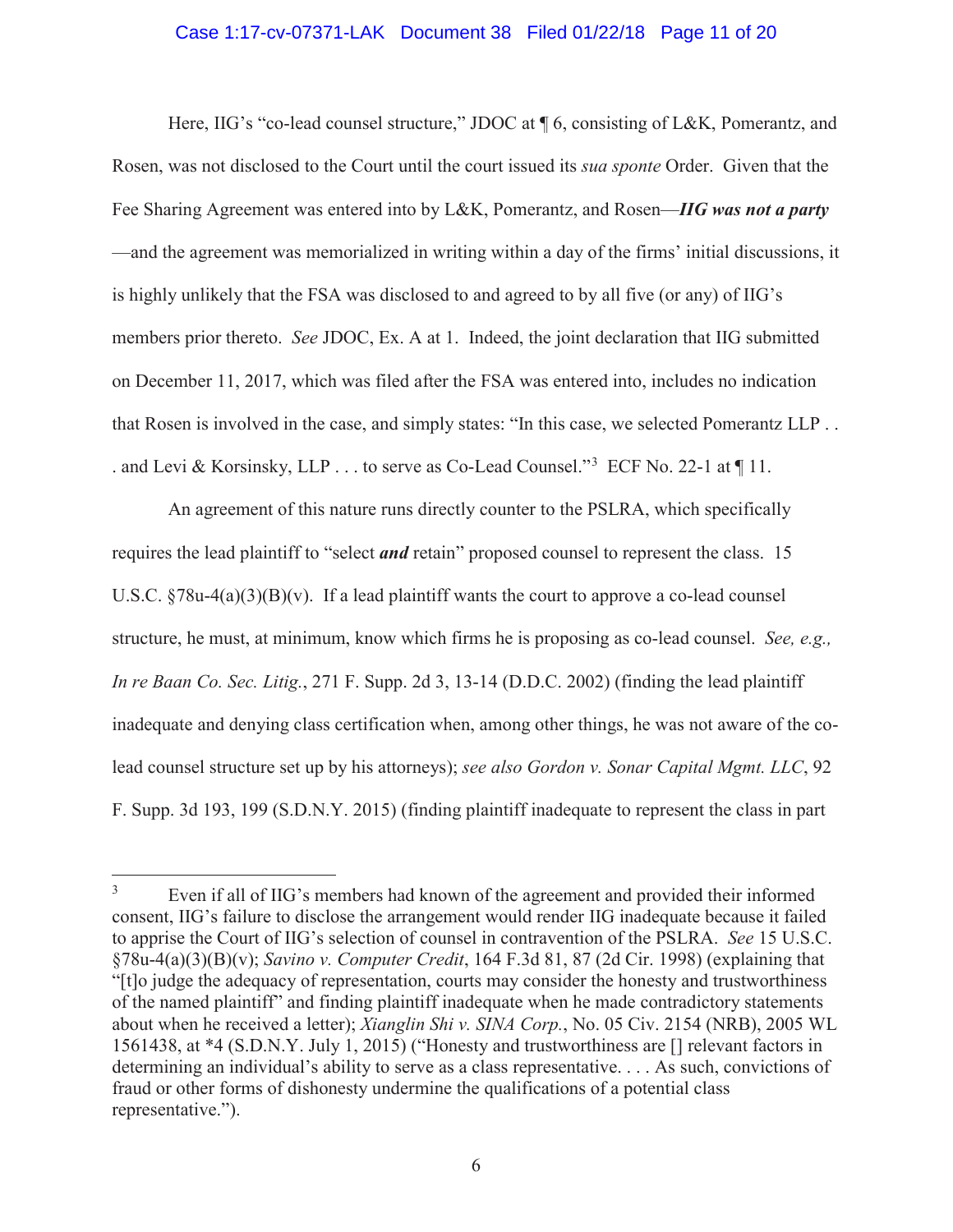# Case 1:17-cv-07371-LAK Document 38 Filed 01/22/18 Page 12 of 20

because he failed to disclose an attorney fee-sharing agreement during the lead plaintiff appointment stage); *In re IMAX Sec. Litig.*, 272 F.R.D. 138, 155 (S.D.N.Y. 2010) (finding the lead plaintiff inadequate and denying class certification when he was represented by a undisclosed attorney who had not been approved by the Court).

If the PSLRA's goal of ending lawyer-driven litigation is to have any chance of succeeding, IIG and its counsel must be deemed inadequate under these circumstances.

# **B. L&K and Pomerantz Surrendered the Lead Plaintiff's Right To Designate Additional Class Representatives to the Rosen Law Firm**

The decision whether to name someone as a class representative "is within the lead plaintiffs' prerogative to exercise control over the litigation as a whole." *In re Bank of Am. Corp. Sec., Derivative, and Emp. Ret. Income Sec. Act (ERISA) Litig.*, No. 09 MD 2058 (PKC), 2011 WL 4538428, at \*1 (S.D.N.Y. Sept. 29, 2011) (citing *Hevesi*, 366 F.3d at 82, n.13). Notwithstanding, L&K and Pomerantz surrendered IIG's right to decide whether Kassin should be named as a class representative to Kassin's counsel, namely Rosen. *See* JDOC, Ex. A. at 1 (". . . [Rosen] shall have the option to include Abraham Kassin as a named plaintiff . . . "). This agreement runs directly counter to the PSLRA's purpose of ending lawyer-driven litigation by allowing Rosen to "interpose themselves as representatives of a class." *In re NTL, Inc. Sec. Litig.*, No. 02 Civ. 3013(LAK)(AJP), 2007 WL 438320, at \*3 (S.D.N.Y. Feb. 8, 2007); *see also In re Razorfish, Inc. Sec. Litig.*, 143 F. Supp. 2d 304, 311 (S.D.N.Y. 2001) (finding that when "the named plaintiffs exercise no meaningful oversight over their counsel, the class action becomes little more than a lawyer's playground."). Accordingly, IIG and its counsel are inadequate.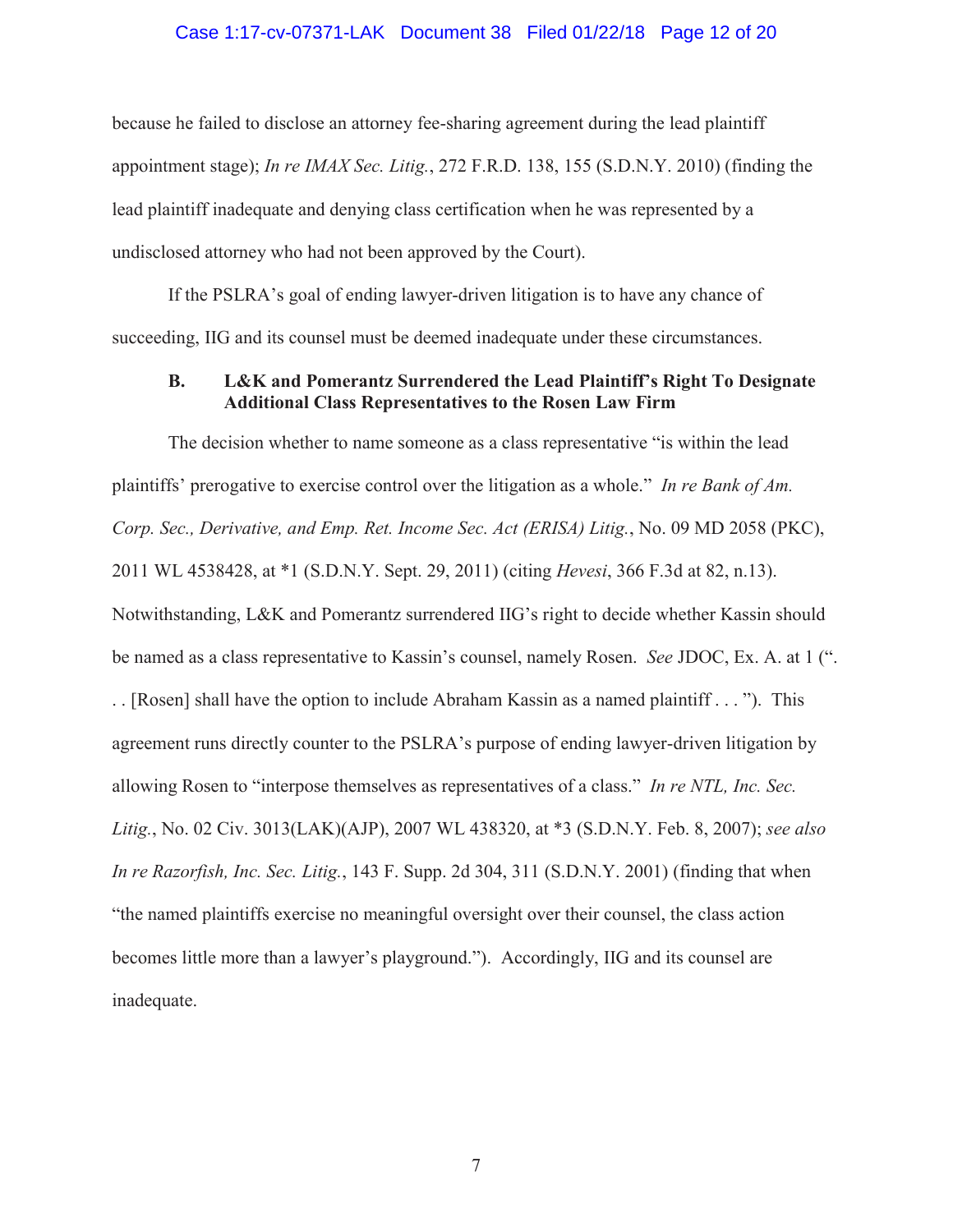# **C. The Firms' Fee Sharing Agreement Is Consistent with the Presence of a Fourth Undisclosed Firm**

People do not ordinarily split a pie four ways if only three people are going to eat it. The fact that Rosen agreed to receive a fourth of the fees in the case—instead of a third—suggests that a fourth, unnamed firm also has a quarter stake. *See* JDOC, Ex. A at 1. Notably, although the Court's December 22, 2017 Order called for the disclosure of certain fee sharing agreements, *i.e.* those with parties who filed withdrawals or non-oppositions, a strict construction of the Order would not have required the disclosure of all existing fee sharing agreements, such as those with firms who represent or referred IIG members to L&K or Pomerantz. Given that IIG has not offered detailed evidence of how, when, and by whom the "Intercept Investor Group" was formed, and given IIG's failure to disclose the role Rosen assumed in IIG's co-lead counsel structure, the inference of a fourth law firm is plausible if not compelling. The presence of a fourth undisclosed law firm would only further underscore that IIG and its counsel are inadequate for the reasons discussed *supra* in §I.A.

#### **D. The Firms' Fee Sharing Agreement Violates Attorney Ethics Rules**

The Fee Sharing Agreement provides that, in exchange for Kassin withdrawing his lead plaintiff motion, L&K and Pomerantz will assign Rosen 25% of the work for 25% of any fees generated in the case. JDOC, Ex. A at 1. However, the FSA also includes an exception to this arrangement: "It is incumbent that Pomerantz LLP and L&K ("Co-Lead Counsel") inform us if [Rosen] is not doing 25% of the work and provide an opportunity to cure. If such notice and opportunity to cure is not provided, [Rosen] shall still receive 25% of the fee awarded. . ." *Id.* Thus, Rosen could receive 25% of any fee generated in the case in situations where it did not perform 25% of the work. An agreement of this nature violates N.Y. Rules of Prof'l Conduct Rule 1.5(g) (2009) which provides, "A lawyer shall not divide a fee for legal services with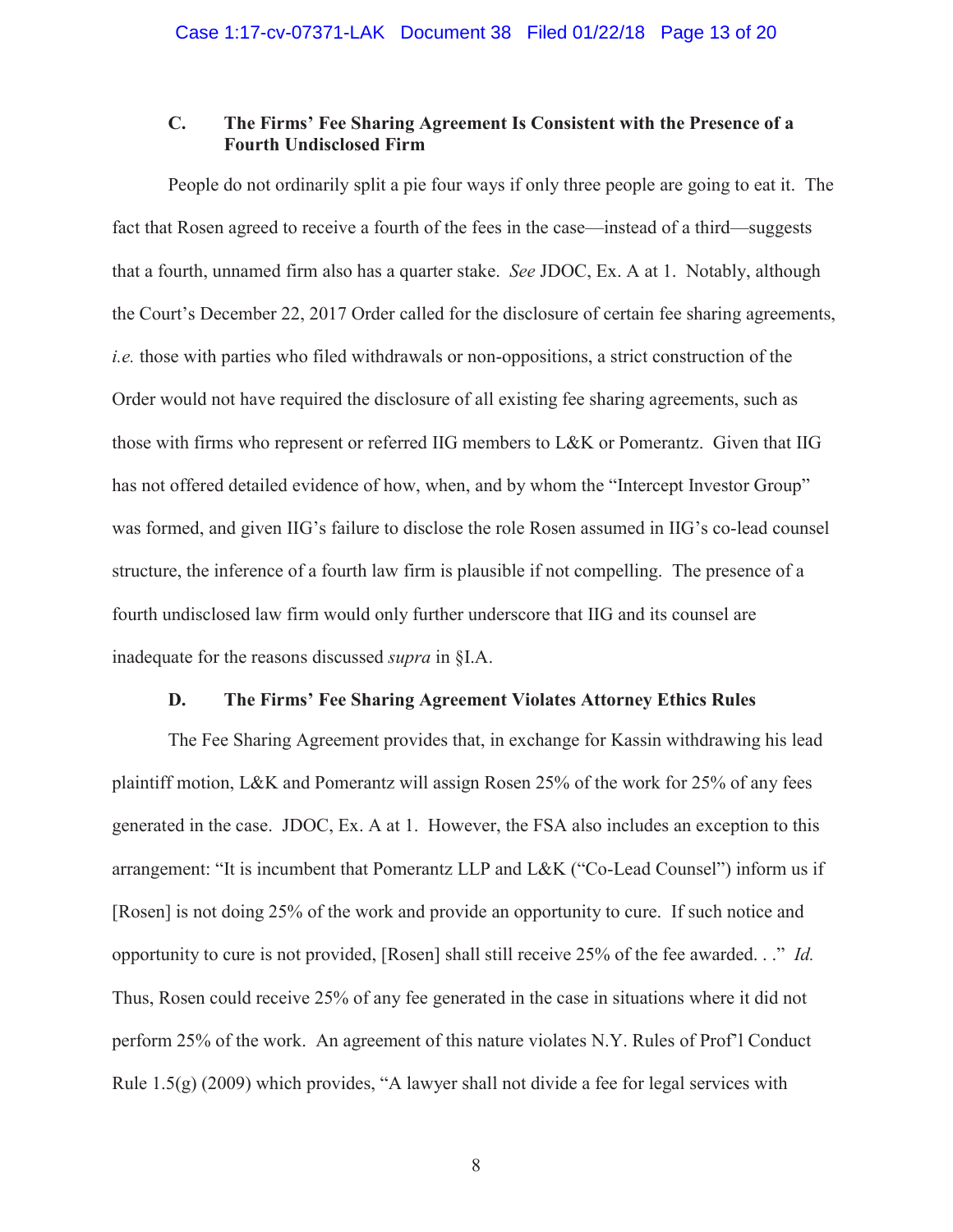# Case 1:17-cv-07371-LAK Document 38 Filed 01/22/18 Page 14 of 20

another lawyer who is not associated in the same law firm unless . . . the division is in proportion to the services performed by each lawyer . . . [and] the client agrees to employment of the other lawyer after a full disclosure that a division of fees will be made, including the share each lawyer will receive, and the client's agreement is confirmed in writing." Given that there is no written evidence of IIG's informed consent, an agreement of this nature additionally corroborates the lawyer-driven nature of IIG's relationship with its counsel.

# **E. L&K Used Deceptive Advertising To Solicit Sufficient Clients To Secure a Co-Lead Counsel Slot**

As explained by the Seventh Circuit Court of Appeals in *Culver v. City of Milwaukee*,

277 F.3d 908, 913 (7th Cir. 2002):

For purposes of determining whether the class representative is an adequate representative of the members of the class, the performance of the class lawyer is inseparable from that of the class representative. This is so because even when the class representative has some stake (unlike Culver), it is usually very small in relation to the stakes of the class as a whole, magnifying the role of the class lawyer and making him (or in this case her) realistically a principal. Indeed the principal.

Thus, in situations where proposed lead counsel has acted improperly both counsel and the proposed lead plaintiff are inadequate. *See, e.g.*, Ex. A, *Gutman v. Sillerman*, 2015 U.S. Dist. LEXIS 179553, at \*10-11 (S.D.N.Y. Dec. 8, 2015) (rejecting lead plaintiff movant as inadequate where counsel engaged in "chicanery").<sup>4</sup>

In connection with securities class actions, many firms (including those here) advertise through electronic wire services in order to reach class members who desire to serve as the lead plaintiff. Although advertising by this method is perfectly legitimate, this method has practical limitations because the wire services limit the number of press releases that any one firm may

<sup>4</sup> Unless stated otherwise, all exhibits are to the Declaration of Richard W. Gonnello filed contemporaneously herewith.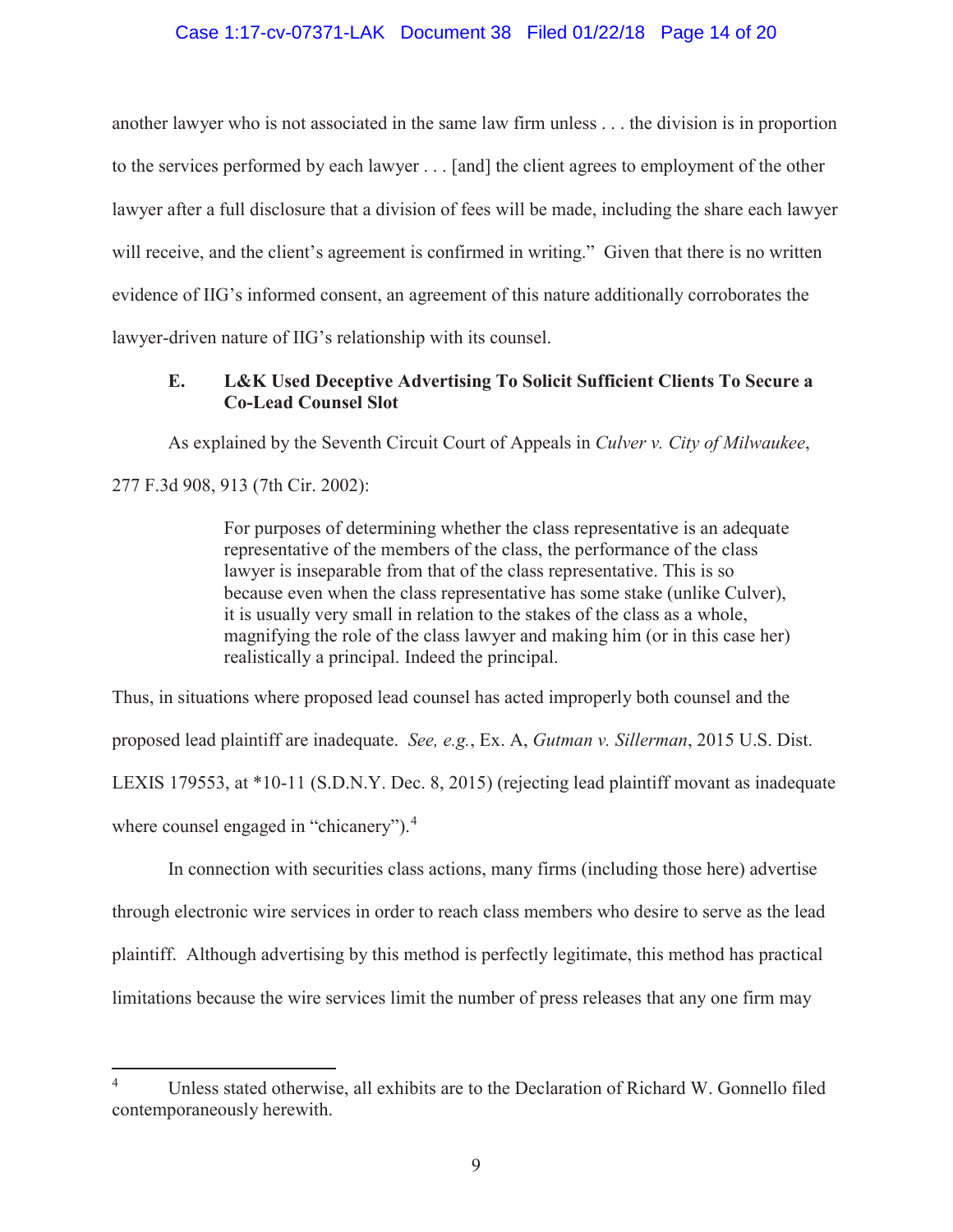## Case 1:17-cv-07371-LAK Document 38 Filed 01/22/18 Page 15 of 20

issue. In an effort to circumvent the numerical limitations imposed by the wire services, some firms have elected to use shill firms, which advertise in the shill's name but are in reality simply advertising for the larger firm.

In this case (and others) L&K has used the Law Offices of Vincent Wong ("Wong") in this capacity. To wit, Wong issued eight press releases announcing a case or potential claims against Intercept Pharmaceuticals, and advertising to potential lead plaintiffs. *See* Ex. B. But Wong merely operates as a front for L&K. Indeed, L&K got sloppy in this case, as L&K issued a press release on November 15, 2017 on Wong's behalf—but forgot to take out the Levi & Korskinsky logo. *See* Ex. C (noting that the "Source" of the release was "Levi & Korsinsky, LLP" and included L&K's logo but otherwise lists contact information for Wong).

Moreover, this was not an isolated incident. A similar blunder occurred on November 15, 2017, when L&K was listed as the source of a press release that Wong issued in a case against Navient Corporation, which likewise mistakenly included L&K's logo. *See* Ex. D (noting that the "Source" of the release was "Levi & Korsinsky, LLP" and included L&K's logo but otherwise listed Wong's contact information). And on December 23, 2014, Wong issued a press release on behalf of L&K in a case against Volcano Corporation that mistakenly included Wong's logo (which includes Chinese characters). *See* Ex. E (noting that the "Source" of the release was "The Law Offices of Vincent Wong" and included Wong's logo but otherwise listed L&K's contact information).

The only reasonable inference is that L&K controls both its own wire service accounts as well as Wong's. Wire service accounts allow users to upload press releases remotely through the internet and likewise allow users to upload their corporate logo if they want them featured on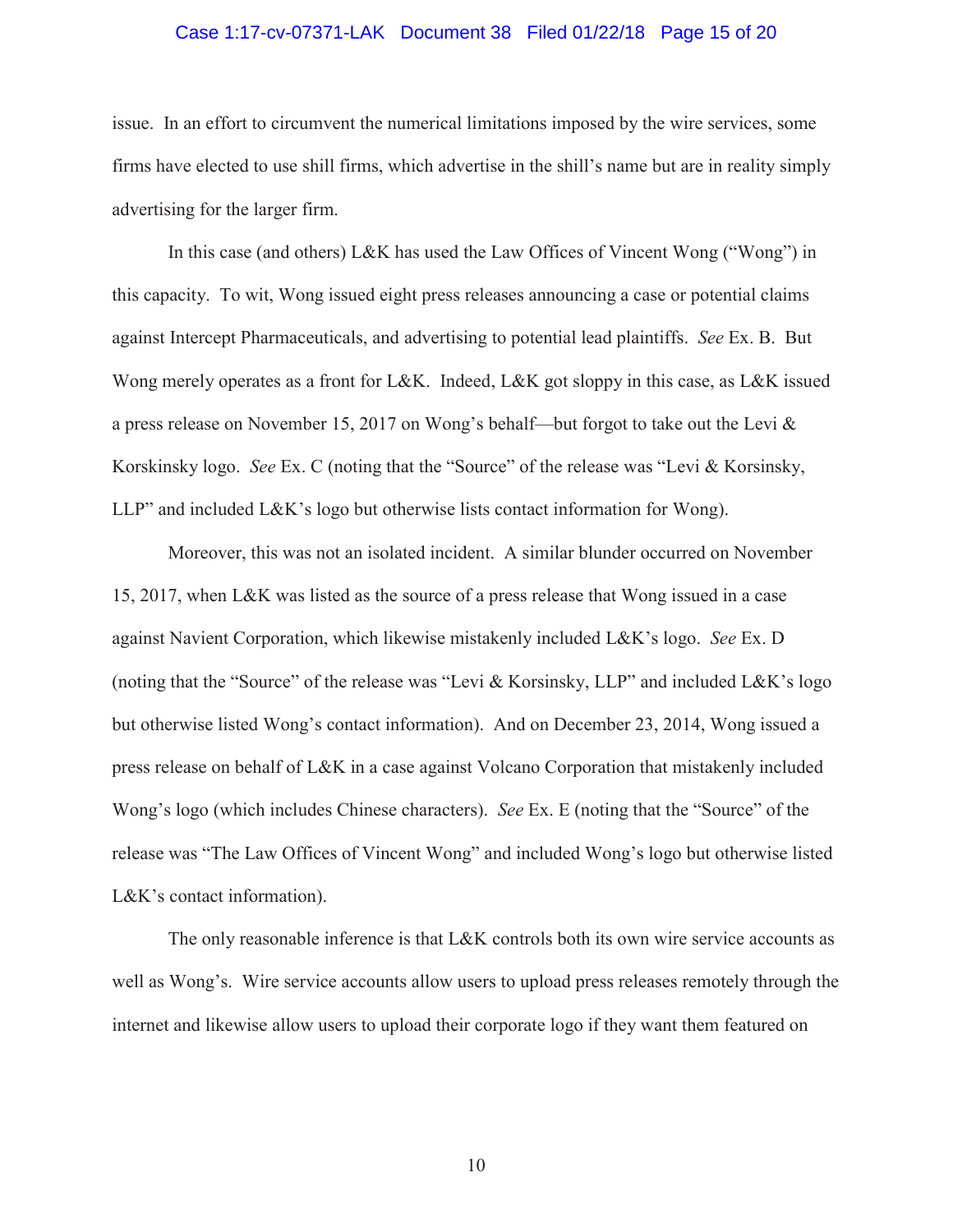### Case 1:17-cv-07371-LAK Document 38 Filed 01/22/18 Page 16 of 20

their releases. Mistakes like the ones identified above can only occur if L&K and Wong share access to each other's logos, usernames, and passwords.

In fact, there was a curious but telling incident before this very Court in *Randall v. Fifth St. Fin. Corp.*, No. 15-cv-7759(LAK), 2016 WL 462479, at \*1 n.2 (S.D.N.Y. Feb. 1, 2016). There, L&K and Wong filed a lead plaintiff motion on behalf of two plaintiffs, but when the Court ordered that the plaintiffs provide copies of their fee agreements with their "proposed lead counsel, and any other counsel that purport to represent them in this action," the plaintiffs "provided a copy of their agreement with L&K, but not with Vincent Wong." *Id.*

New York's Rules of Professional Conduct prohibit "deceptive or misleading" attorney advertising. N.Y. Rules of Prof'l Conduct R. 7.1(a). "All advertisements shall include the name, principal law office address and telephone number *of the lawyer or law firm whose services are being offered*." *Id.* R. 7.1(h); *see Anonymous v. Grievance Comm. for Second & Eleventh Judicial Dist.*, 136 A.D.2d 344, 349 (N.Y. App. Div. 2d Dep't 1988) (relying on *Zauderer v. Office of Disciplinary Counsel*, 471 U.S. 626 (1985), and upholding this requirement as both constitutional and necessary to protect the public). But Wong's advertisements regarding this case never disclosed that Wong was operating on L&K's behalf, nor did Wong's advertisements list L&K's contact information, rendering Wong's advertising in violation of New York's attorney advertising rules. *See* Ex. B.

Courts must consider the honesty and integrity of putative class counsel because they will stand in a fiduciary relationship with the class. *See* Fed. R. Civ. P. 23(g)(4) ("Class counsel must fairly and adequately represent the interest of the class."); *Chana Friedman-Katz v. Lindt & Sprungli (USA), Inc.*, 270 F.R.D. 150, 160 (S.D.N.Y. 2010) ("[I]n considering whether the proposed class counsels are adequate, the Court may consider the honesty and integrity of the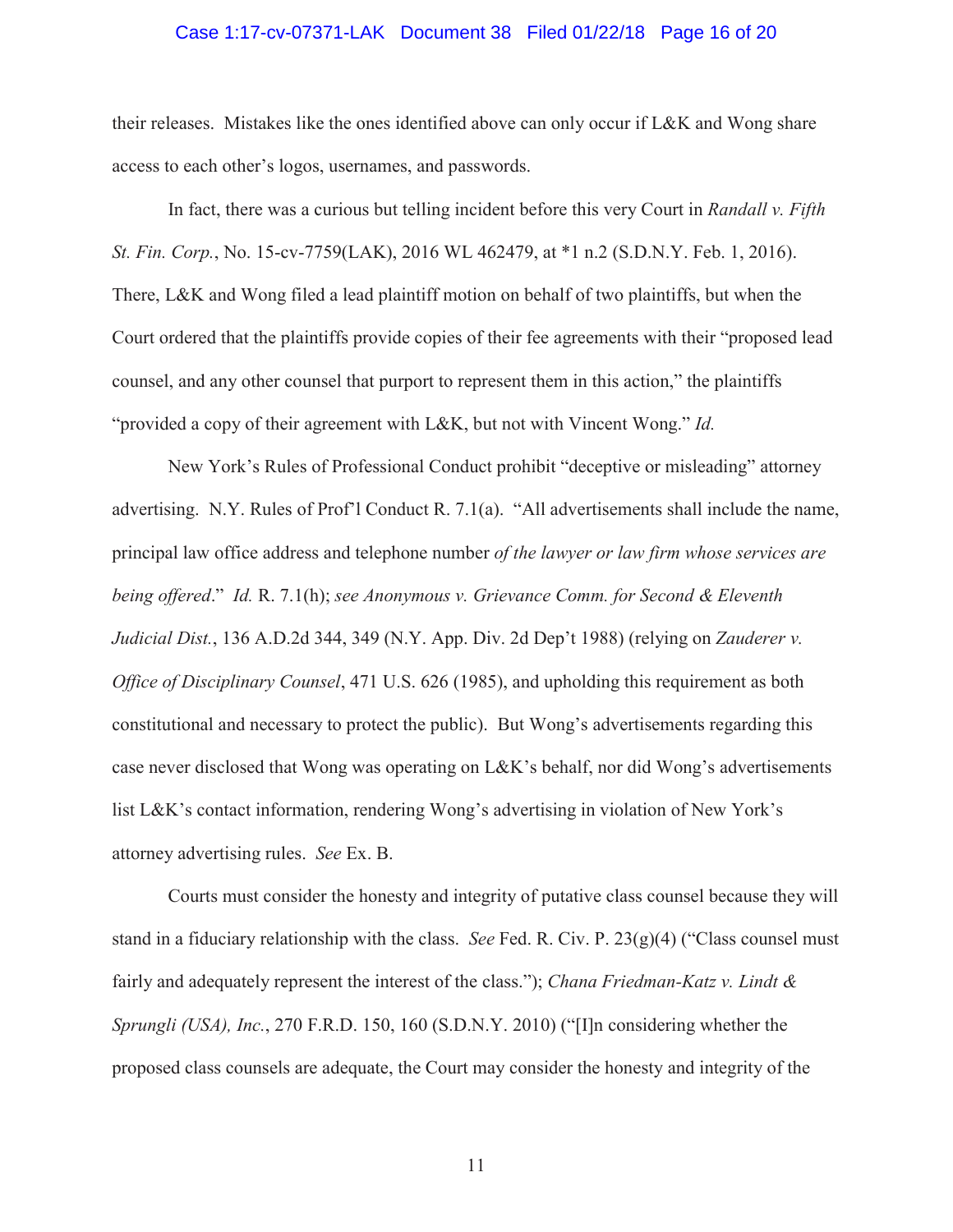### Case 1:17-cv-07371-LAK Document 38 Filed 01/22/18 Page 17 of 20

putative class counsel[.]"); *Reliable Money Order, Inc. v. McKnight Sales Co.*, 704 F.3d 489, 498 (7th Cir 2013) ("[W]hen class counsel have demonstrated a lack of integrity, a court can have no confidence that they will act as conscientious fiduciaries of the class"); *In re Network Assocs., Inc. Secs Litig.*, 76 F. Supp. 2d 1017, 1021 (N.D. Cal. 1999) (rejecting lead plaintiff group assembled through misleading solicitations and lamenting that the PSLRA was not intended to replace the "race to the courthouse" with the race to the "publisher").

This kind of unethical relationship creates an "appearance of impropriety" that could easily lead a court to deny class certification. *See In re IMAX Sec. Litig.*, 272 F.R.D. 138, 157 (S.D.N.Y. 2010). Thus, IIG and its counsel are inadequate.

# **F. Multiple Law Firms Are Unnecessary In This Case**

Whatever the precise contours of IIG's proposed co-lead counsel structure, the Court has final say over whether that structure should be approved. *See* 15 U.S.C. §78u-4(a)(3)(B)(v) ("The most adequate plaintiff shall, *subject to the approval of the court*, select and retain counsel to represent the class."); *Khunt v. Alibaba Grp. Holding Ltd.*, 102 F. Supp. 3d 523, 540 (S.D.N.Y. 2015) (rejecting a request to appoint co-lead counsel).

The greater the number of lead counsel, the more difficult it will be for IIG to manage this litigation and supervise its lawyers. Yet IIG has offered no justification for the presence of multiple law firms other than the combined resources the firms possess. *See* JDOC at ¶¶ 5-6.

IIG cannot have it both ways. Either IIC's proposed law firms are adequate in their own right—or they are not.

If the former, there is no need for co-lead counsel, and IIG's proposal confirms IIG's lawyer-driven inadequacy. *See In re Jones Soda Co. Sec. Litig.*, No. C07-1366RSL, 2008 WL 418002, at \*3 (W.D. Wash. Feb. 12, 2008) ("The potential for duplicative services, leadership discord, and increased attorney's fees militate against the appointment of multiple law firms. . . .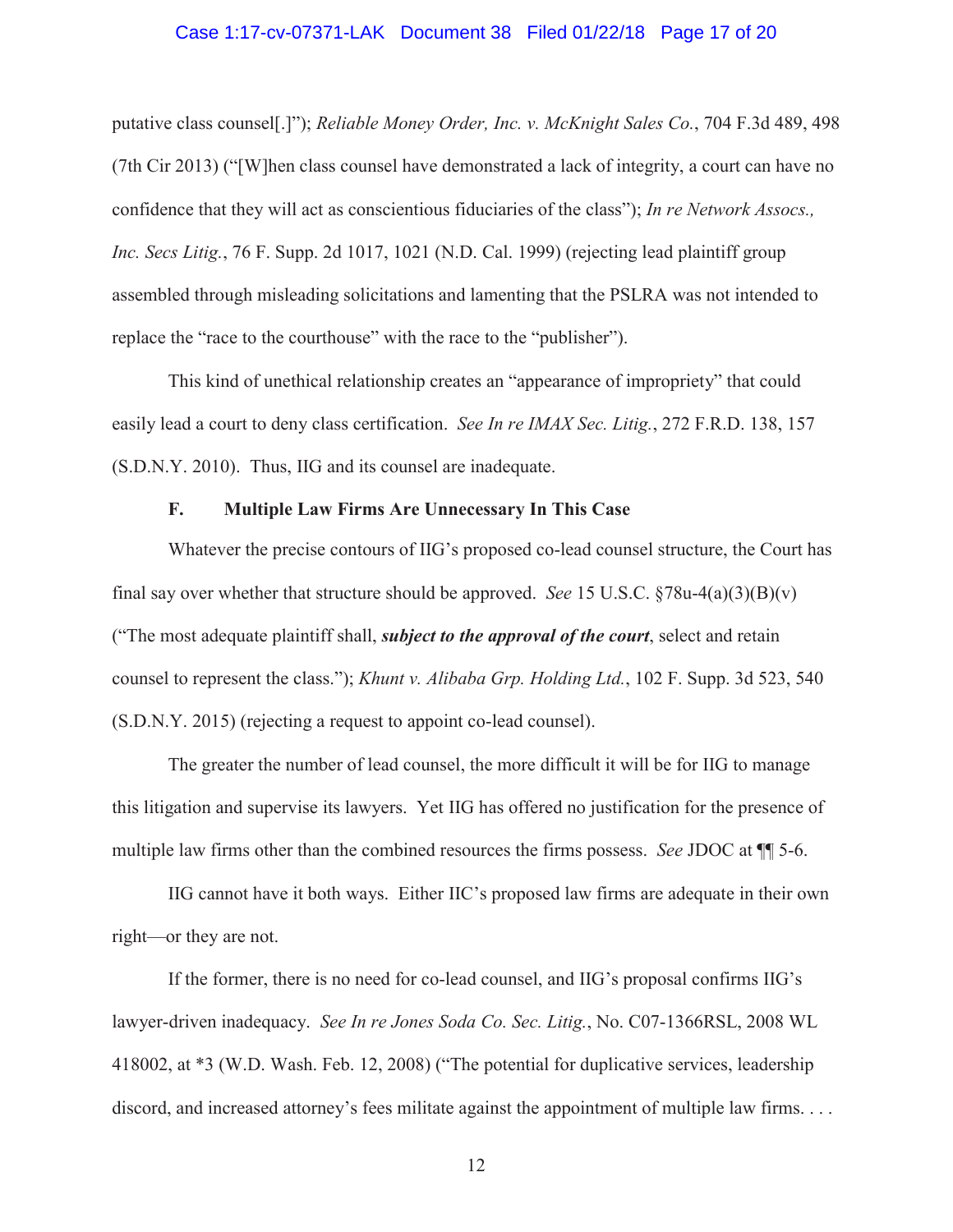## Case 1:17-cv-07371-LAK Document 38 Filed 01/22/18 Page 18 of 20

In addition, where more than one lead counsel is appointed, there is the potential that their coordinated handling of the litigation (assuming the best) or their fractious infighting (assuming the worst) could strip the lead plaintiff of control over the litigation, an occurrence the PSLRA intended to foreclose."); *In re Milestone Sci. Sec. Litig.*, 187 F.R.D. 165, 177 (D.N.J. 1999) (rejecting proposed multiple counsel structure, explaining, "where several lead counsel are appointed, there is the potential they may ultimately seize control of the litigation, an occurrence the PSLRA intended to foreclose. . . . Accordingly, those seeking the appointment of several lead counsel must demonstrate the lead plaintiff will be able to withstand any limitation on, or usurpation of, control, and effectively supervise the several law firms acting as lead counsel.").

If the latter, IIG's respective counsel—and therefore IIG—are inadequate to represent the putative class. *See Pipefitters Local No. 636 Defined Benefit Plan v. Bank of Am. Corp.*, 275 F.R.D. 187, 190 (S.D.N.Y. 2011) ("In considering the adequacy of a proposed lead plaintiff, a court must consider . . . whether class counsel is qualified, experienced, and generally able to conduct the litigation."); *cf. In re Hi-Crush Partners LP Sec. Litig.*, No. 12 Civ. 8557(CM), 2013 WL 8913033, at \*1 (S.D.N.Y. Feb. 11, 2013) (while rejecting a proposed co-lead structure, the court noted, "As far as the Court is concerned, McInerney is the *only* lead counsel, and thus will be the only law firm to be compensated. If McInerney feels that it cannot represent the class adequately alone, the Court may need to reconsider the appointment of lead counsel.").

Either way, IIG and its counsel are inadequate.

# **II. ALTERNATIVELY, DISCOVERY OF IIG AND ITS COUNSEL IS JUSTIFIED**

Under the PSLRA, "discovery relating to whether a member or members of the purported plaintiff class is the most adequate plaintiff may be conducted by a plaintiff only if the plaintiff first demonstrates a reasonable basis for a finding that the presumptively most adequate plaintiff is incapable of adequately representing the class." 15 U.S.C.  $\sqrt[5]{878u-4(a)(3)(A)(iv)}$ . To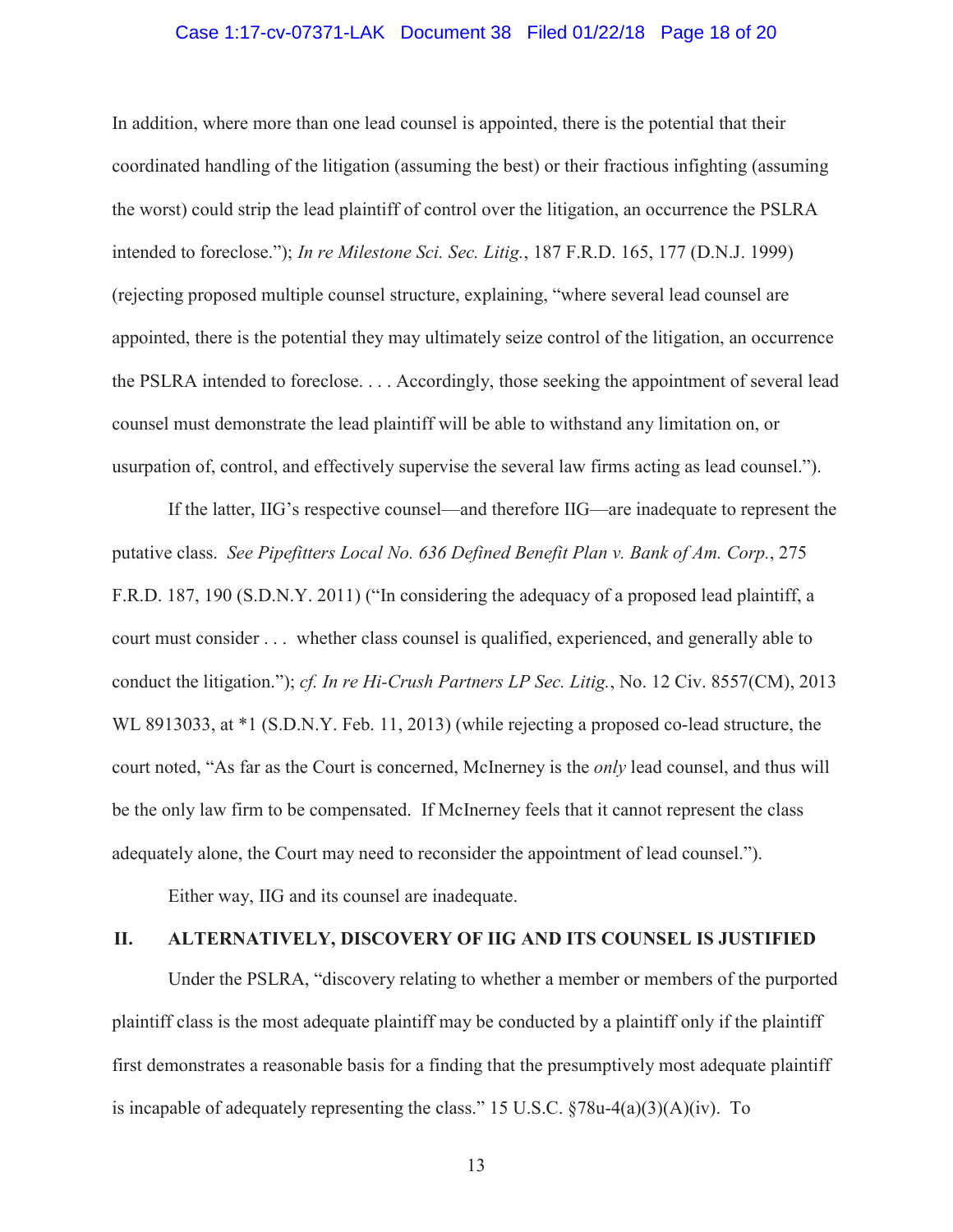# Case 1:17-cv-07371-LAK Document 38 Filed 01/22/18 Page 19 of 20

demonstrate whether there is a reasonable basis for this request, the Liu Family must demonstrate that it "remains debatable" whether IIG is the most adequate plaintiff. *See* Ex. F, *Brown v. Biogen IDEC, Inc.*, 2005 U.S. Dist. LEXIS 19350, at \*7 (D. Mass. July 26, 2005); *see also Fischler v. Amsouth Bancorporation*, No. 96-1567-Civ-T-17A, 1997 WL 118429, at \*3 (M.D. Fla. Feb. 6, 1997) (holding that "the uncertainty of Movant's claims and the unanswered questions of Movant's intent, both raised by Plaintiff, are sufficient to meet that standard.").

Based on the issues identified above, IIG and its proposed co-lead counsel are inadequate to protect the class. That said, if the Court finds the Liu Family's points regarding IIG and its counsel debatable, the Liu Family requests permission to seek documents and testimony from each of IIG 's members concerning the following:

- When, how, and why IIG was formed;
- When, how, and why IIG selected its various lawyers, including whether (and if so when) IIG became aware of the Fee Sharing Agreement and its implications; and
- Any fee sharing or other agreements with law firms not mentioned in  $\rm IIG's$ submissions that relate to IIG and/or this case.

Additionally, the Liu Family requests permission to seek documents and take testimony from L&K and the Law Offices of Vincent Wong concerning the relationship between these firms and their press release practices as well as any other law firm that L&K controls or "coordinates" with to issue press releases advertising for clients in securities class actions.

Discovery of this nature is appropriate at this stage of the proceedings in order to protect the class. *See, e.g.*, *Deering v. Galena Biopharma, Inc.*, No. 3:14-cv-00367-SI, 2014 WL 4954398, at \*11 (D. Or. Oct. 3, 2014) (noting that the court allowed limited discovery to determine largest financial interest); *Vonage*, 2007 WL 2683636, at \*3 (ordering discovery in the form of all documents relating to the transactions at issue and a one-hour deposition of the